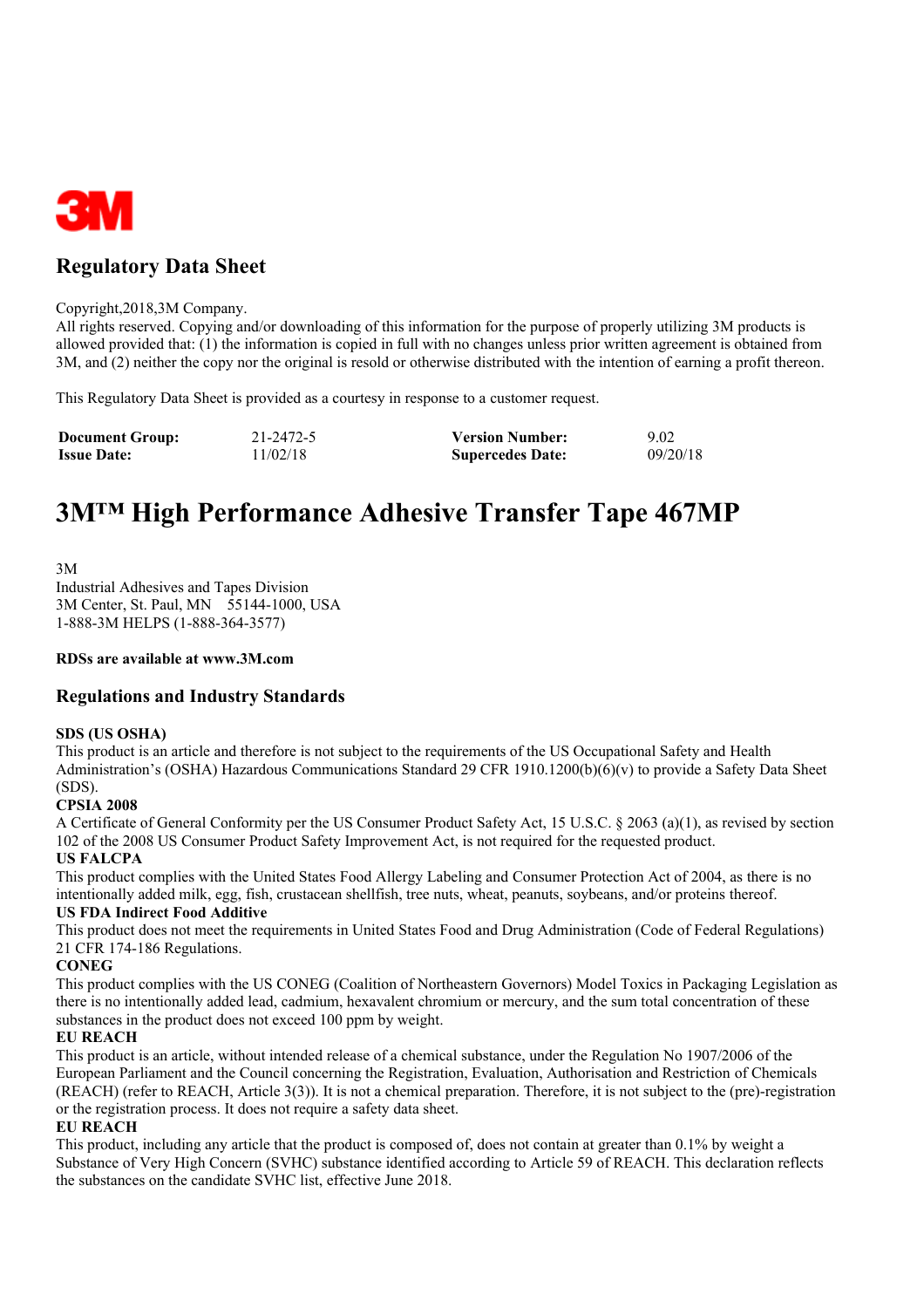#### **EU REACH**

Substances listed in Annex XIV of Regulation No 1907/2006 of the European Parliament and the Council concerning the Registration, Evaluation, Authorization and Restriction of Chemicals (REACH) are not intentionally added to this product. **EU REACH**

Substances listed in Annex XVII of Regulation No 1907/2006 of the European Parliament and the Council concerning the Registration, Evaluation, Authorization and Restriction of Chemicals (REACH) are not intentionally added to this product. **EU Azo Colourant Directive**

This product does not contain azo dyes which, by reductive cleavage of one or more azo groups, may release one or more of the aromatic amines listed in the Appendix I, in detectable concentrations above 30 ppm in the finished article or in the dyes parts thereof, according to the testing method established in accordance with Article 2a of this European Commission Directive 2002/61/EC (2004/21/EC).

#### **EU Food Allergens**

This product complies with Regulation (EU) 1169/2011 on the provision of food information to consumers, as there is no intentionally added component identified in Annex II of this regulation. Specifically, none of the following are intentionally added: cereals containing gluten, crustaceans, eggs, fish, peanuts, soybeans, milk, nuts, celery, mustard, sesame seeds, sulphur dioxide and sulphites at concentrations of more than 10 mg/kg or 10 mg/L expressed as sulphur dioxide, lupin, mollusks, and/or derivatives thereof.

#### **EU RoHS**

This product does not exceed the maximum concentration values (MCVs) set under EU Directive 2011/65/EU (RoHS recast/RoHS 2), as stated in Annex II to that directive. This means that each of the homogenous materials within this product does not exceed the following MCVs: (a) 0.1% (by weight) for lead, mercury, hexavalent chromium, polybrominated biphenyls or polybrominated diphenyl ethers; and (b) 0.01% (by weight) for cadmium.

#### **EU RoHS Phthalates**

This product does not exceed the maximum concentration values (MCVs) for phthalates set under EU Directive 2011/65/EU (RoHS recast/RoHS 2), as amended by EU 2015/863, which applies to finished EEE after July 22, 2019 for Category 1-7, 10- 11 products and after July 22, 2021 for Category 8 and 9 products. This means that each of the homogeneous materials within this product does not exceed the MCV of 0.1% (by weight) for each of the following phthalates: DEHP, BBP, DBP, and DIBP.

#### **Persistent Organic Pollutants (POPs)**

This product does not intentionally contain a substance(s) present on the Stockholm Convention on Persistent Organic Pollutants (POPs), Annex A, B, or C ratified 8 May 2009.

#### **Halal**

This product has not been certified Halal.

#### **Kosher**

This product has not been certified Kosher.

#### **China RoHS**

This product or part does not exceed the maximum concentration values (MCVs) in China RoHS GB/T 26572-2011 Requirements of Concentration limits for certain restricted substances in electrical and electronic products, which means that each of the homogeneous materials within this product is below the following MCVs: (a) 0.1% (by weight) for lead and its compounds, mercury and its compounds, hexavalent chromium and its compounds, polybrominated biphenyls or polybrominated diphenyl ethers; and (b) 0.01% (by weight) for cadmium and its compounds.

#### **Conflict Minerals**

Conflict Minerals, which the U.S. Securities and Exchange Commission ("SEC") has defined as gold, columbite-tantalite (coltan), cassiterite, wolframite, or their derivatives (tin, tantalum, or tungsten), are not contained in or are not "necessary to the functionality or necessary to the production" of the above-listed product, as the term "necessary to the functionality or the production" is defined under the SEC's Conflict Minerals Rule. 77 Fed. Reg. 56274 (Sept. 12, 2012).

#### **IEC62474**

IEC62474 substances are not intentionally added to this product. This declaration reflects the substances on the list as of the date of this certificate.

#### **IPC1752A**

Substances listed in IPC1752A are not intentionally added to this product. This declaration reflects the substances on the list as of the date of this certificate.

#### **Living Building Challenge℠ 3.1 Red List**

Living Building Challenge℠3.1 Red List substances are not intentionally added to this product.

#### **Sustainability Advantage: Recycled content**

This product does not contain recycled content.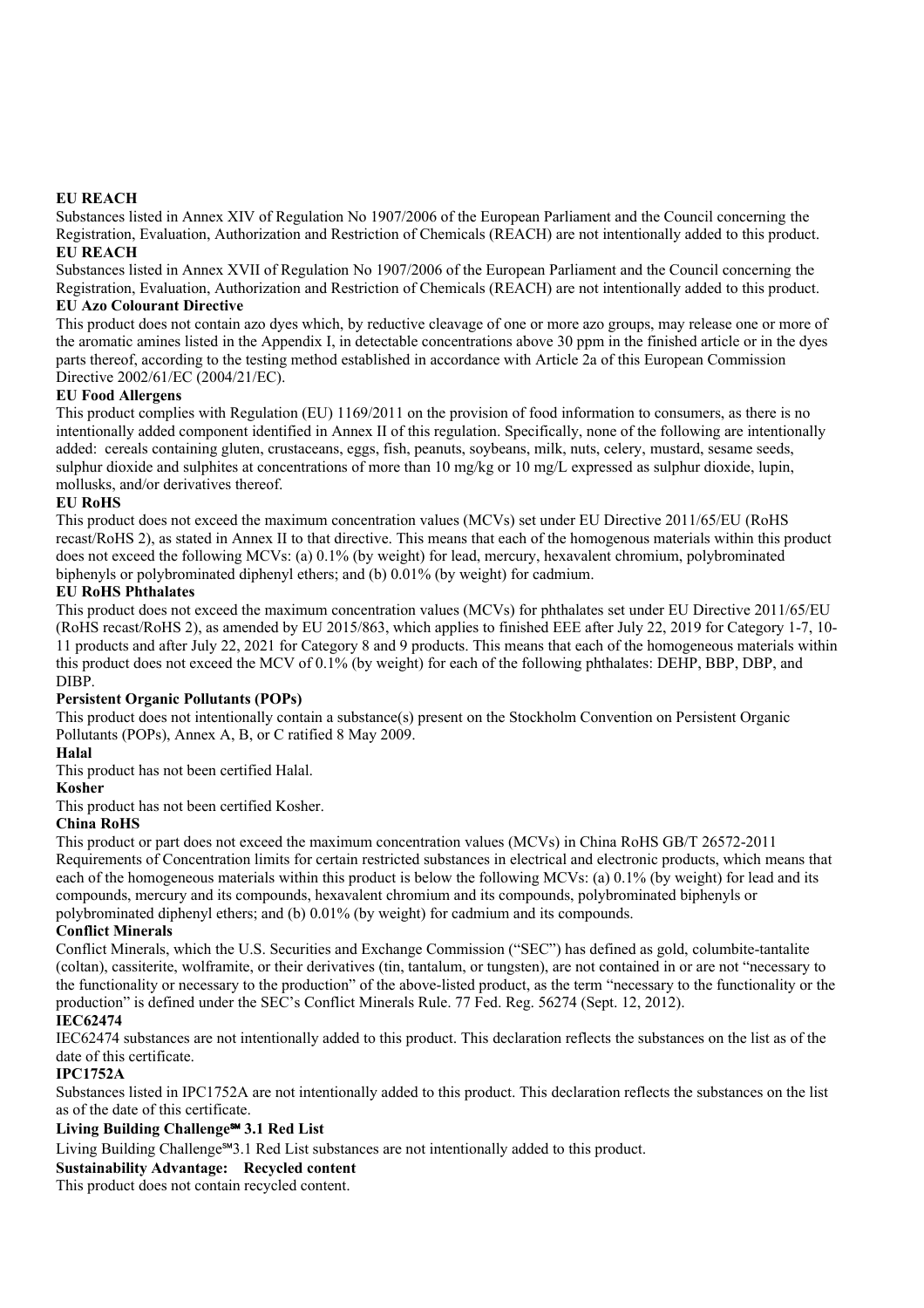#### **Sustainability Advantage: Solventless or water-based manufacturing process**

This product is made using a solventless or water-based manufacturing process.

#### **California Proposition 65**

To the best of the manufacturer's knowledge, this product is in compliance with Proposition 65, and reasonably anticipated use of this product will not result in exposure to any Proposition 65 chemicals that would require a Proposition 65 warning.

#### **GADSL**

This product does not intentionally contain a Restricted or Prohibited substance(s) at or above the reportable threshold levels in the Global Automotive Declarable Substance List (GADSL). This declaration reflects the substances on the list as of the date of this certificate.  $467MP$ :  $3M$ (tm) Adhesive Transfer Tape is available in the public domain of IMDS as a Material *Module entry with ID 303551.*

#### **Chemicals and/or Compounds of Interest**

**Acrylamide** : This chemical or chemical compound is not intentionally added. **Alkylphenol (AP)** : This chemical or chemical compound is not intentionally added. **Alkylphenolethoxylates (APE)** : This chemical or chemical compound is not intentionally added. **Antimony and (Sb) Compounds** : This chemical or chemical compound is not intentionally added. **Aromatic Amines** : This chemical or chemical compound is not intentionally added. **Arsenic and (As) Compounds** : This chemical or chemical compound is not intentionally added. **Asbestos** : This chemical or chemical compound is not intentionally added. **Azo Colorants** : This product does not contain azo dyes which, by reductive cleavage of one or more azo groups, may release one or more of the aromatic amines listed in the Appendix I, in detectable concentrations above 30 ppm in the finished article or in the dyes parts thereof, according to the testing method established in accordance with Article 2a of this European Commission Directive 2002/61/EC (2004/21/EC). **Benzenamine, N-Phenyl-, Reaction Products with Styrene and 2,4,4-Trimethylpentene (BNST)** : This chemical or chemical compound is not intentionally added. **Beryllium and (Be) Compounds** : This chemical or chemical compound is not intentionally added. **Bismuth and (Bi) Compounds** : This chemical or chemical compound is not intentionally added. **Bisphenol A (BPA)** : This chemical or chemical compound is not intentionally added. **Butylated Hydroxytoluene (BHT)** : This chemical or chemical compound is not intentionally added. **Butyl Benzyl Phthalate (BBP)** : This chemical or chemical compound is not intentionally added. **Cadmium and (Cd) Compounds** : This chemical or chemical compound is not intentionally added. **Chlorinated Paraffins, Short Chain** : This chemical or chemical compound is not intentionally added. **Chromium and (Cr) Compounds** : This chemical or chemical compound is not intentionally added. **Colophony (Rosin)** : This chemical or chemical compound is not intentionally added. **Crystalline Silica** : This chemical or chemical compound is not intentionally added. **Decabromodiphenyl Ether (Deca-BDE)** : This chemical or chemical compound is not intentionally added. **Dibutyl Phthalate (DBP)** : This chemical or chemical compound is not intentionally added. **Dibutyl Tin Compounds** : This chemical or chemical compound is not intentionally added. **Di(2-Ethylhexyl) Phthalate (DEHP)** : This chemical or chemical compound is not intentionally added. **Diisobutyl Phthalate (DIBP)** : This chemical or chemical compound is not intentionally added. **Diisodecyl Phthalate (DIDP)** : This chemical or chemical compound is not intentionally added. **Diisononyl Phthalate (DINP)** : This chemical or chemical compound is not intentionally added. **Dimethyl Fumarate (DMF)** : This chemical or chemical compound is not intentionally added. **Dimethylacetamide**: This chemical or chemical compound is not intentionally added. **Di-n-Octyl Phthalate (DNOP)** : This chemical or chemical compound is not intentionally added. **Dioxins and Furans** : This chemical or chemical compound is not intentionally added. **Dyes** : This chemical or chemical compound is not intentionally added. **Epoxy Compounds** : This chemical or chemical compound is not intentionally added. **Flame Retardants (not PBB or PBDE)** : This chemical or chemical compound is not intentionally added. **Flavorings** : This chemical or chemical compound is not intentionally added. **Formaldehyde** : This chemical or chemical compound is not intentionally added. **Genetically Modified Organisims (GMOs)** : This chemical or chemical compound is not intentionally added. **Gluten** : This chemical or chemical compound is not intentionally added.